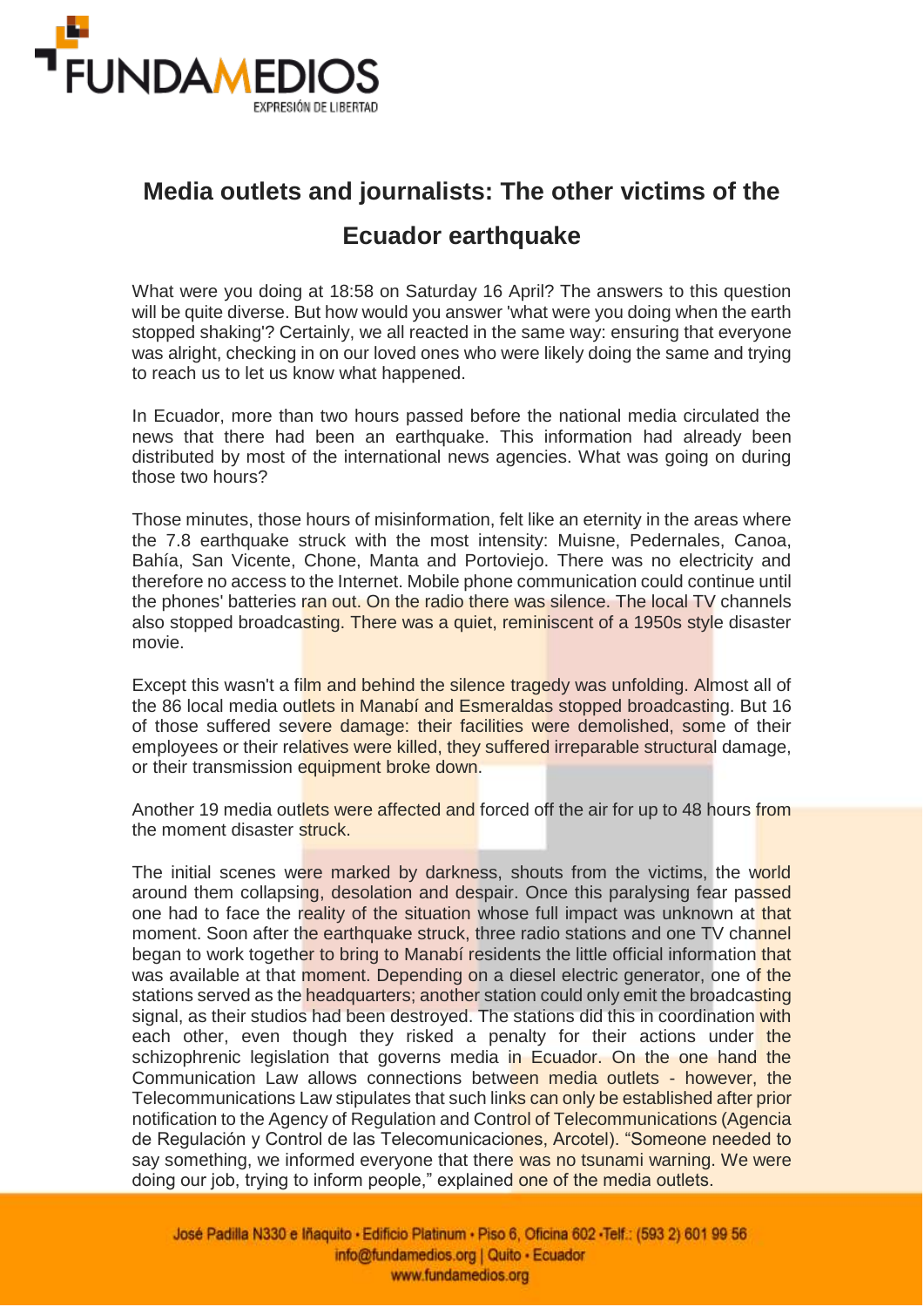

If there was anything that stands out from Fundamedios' research on how the media and journalists were impacted in the earthquake, it is the unbeatable will of the media outlets to get back to the task of communicating as soon as possible, undaunted by the challenges that were facing them. These challenges stemmed from the damage incurred by their offices and equipment, but also from the fact that some of their staff lost family members or their property. Fundamedios found that more than 80 members of the media, among them journalists, radio station operators, technicians and others, were directly impacted by the earthquake, either by losing a loved one or having their home destroyed.

The most serious case was in Pedernales, the epicentre of the earthquake. The only two radio stations based in this city, Altamar and Tropical FM, were reduced to rubble. Some of their workers lost everything and now live in shelters.

"Radio Tropical disappeared. I watched the station's building collapse," said Jorge Sárchez who worked at the station. The station's owner, Marcelo Cepeda, lost his wife, daughter and three grandchildren, all of whom were inside the building.

Jorge is now staying in a shelter in El Carmen and is getting by with help from family and friends. He said that of the six employees at the station, he has been impacted the most as his home was completely destroyed when his neighbour's house collapsed on top of his. He is also a correspondent for *El Diario* newspaper, but he doesn't have a computer that he can do his work on.

Altamar, in contrast, is already back on air operating from a makeshift studio set up next to the remains of the station's former studios. They are using borrowed equipment that was brought from Portoviejo. "We are under the rubble but we are using this slogan: 'We are not going anywhere, we are staying in Pedernales.' It really struck a chord because as soon as the radio station was back on the air people were inspired," said journalist Aquiles Zambrano.

Other media outlets that suffered serious damage are located in Portoviejo, Manta, Bahía de Caráquez and Chone. Of the 14 that were identified by Fundamedios, six are still off the air due to serious damage to their equipment and infrastructure. Among these is, for example, Bahía Stereo FM that used to operate in a commercial centre that collapsed. Station owner Trajano Velasteguí estimates the losses at around US\$10,000, due to the damage to the control panels and the antennas. "We are trying to find some equipment to use temporarily, I am in contact with friends outside the city to ask for their help," he explained.

Radio Farra, Sono Onda, La Voz del Espíritu Santo de Dios and FB Radio are still off the air but are also looking for equipment they could borrow and new locations from where they can relaunch their transmissions.

At the same time, there were some positive stories coming out of this disaster. Some of the media outlets were able to set up impromptu studios so they could operate or had to rent space. TV Manabita, for example, is broadcasting from the University San Gregorio as their studios were seriously affected. The *El Mercurio* newspaper remains in circulation with an edition of eight pages (normally it has 32) and is continuing to print even though its printing press was damaged.